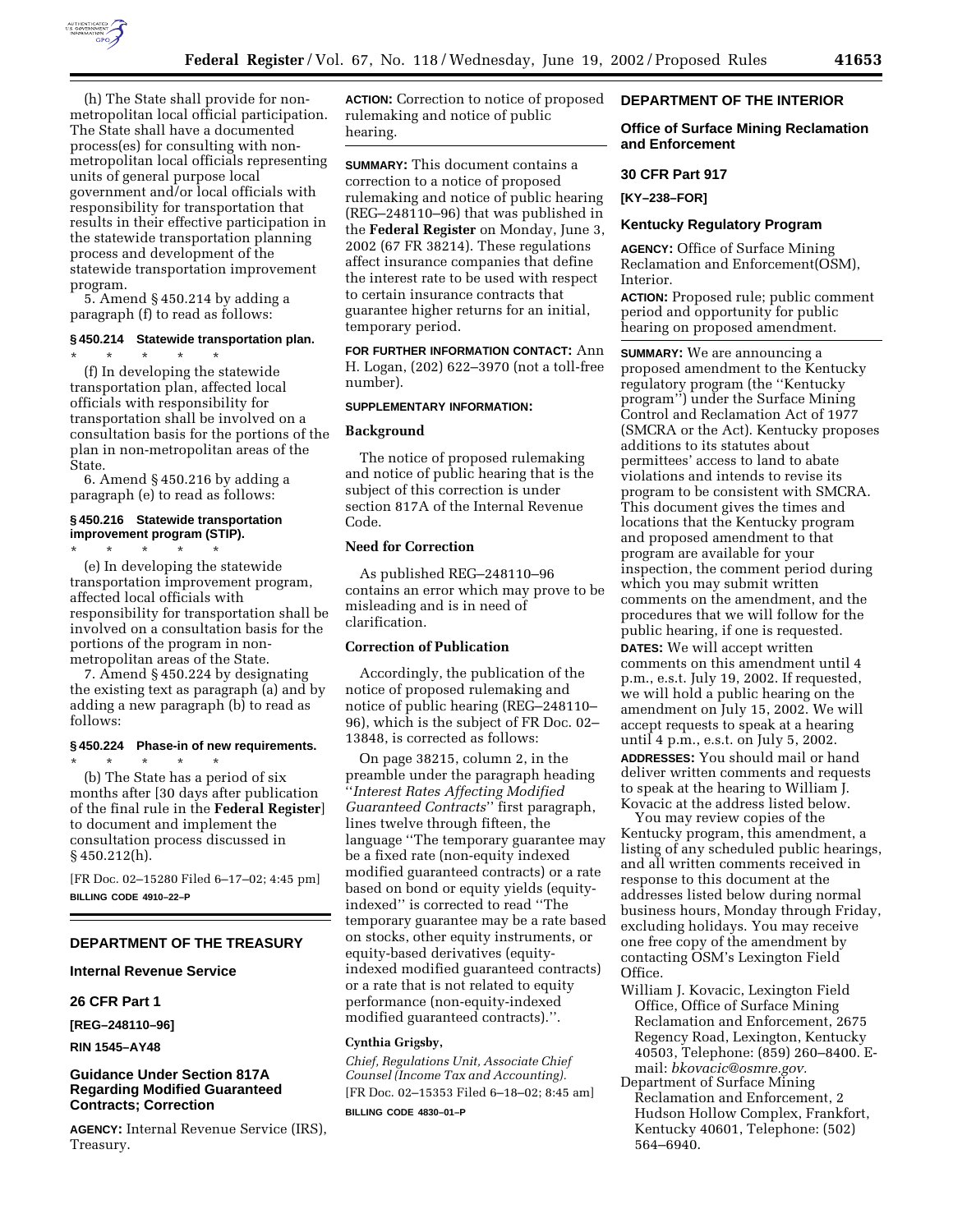## **FOR FURTHER INFORMATION CONTACT:**

William J. Kovacic, Telephone: (859) 260–8400. Internet: *bkovacic@osmre.gov.*

## **SUPPLEMENTARY INFORMATION:**

I. Background on the Kentucky Program II. Description of the Proposed Amendment III. Public Comment Procedures IV. Procedural Determinations

### **I. Background on the Kentucky Program**

Section 503(a) of the Act permits a State to assume primacy for the regulation of surface coal mining and reclamation operations on non-Federal and non-Indian lands within its borders by demonstrating that its program includes, among other things, ''a State law which provides for the regulation of surface coal mining and reclamation operations in accordance with the requirements of the Act  $* * *$  and rules and regulations consistent with regulations issued by the Secretary pursuant to the Act\*\*\* *See* 30 U.S.C. 1253(a)(1) and (7). On the basis of these criteria, the Secretary of the Interior conditionally approved the Kentucky program on May 18, 1982. You can find background information on the Kentucky program, including the Secretary's findings, the disposition of comments, and conditions of approval of the Kentucky program in the May 18, 1982, **Federal Register** (47 FR 21404). You can also find later actions concerning Kentucky's program and program amendments at 30 CFR 917.11, 917.12, 917.13, 917.15, 917.16, and 917.17.

### **II. Description of the Proposed Amendment**

By letter dated April 25, 2002 (Administrative Record No. KY–1530), Kentucky sent us an amendment to its program under SMCRA (30 U.S.C. 1201 *et seq.*). Kentucky sent the amendment at its own initiative. A summary of the amended language follows. It amends the Kentucky Revised Statutes (KRS) at 350.280 and is referenced as Kentucky House Bill 809.

*Emergencies:* If Kentucky issues a cessation order requiring the immediate abatement of a violation based on imminent danger to the health and safety of the public or significant environmental harm, and the order requires access to property for which the permittee does not have legal right of entry and has been denied access to abate the violation, an easement of necessity is recognized on behalf of the permittee for the limited purpose of abating the violation. The easement becomes effective and the permittee is authorized to enter the property to

undertake immediate action to abate the violation if he/she concurrently: (a) Provides to the property owner or legal occupant a copy of the cessation order; (b) provides to the owner an affadivit that the permittee has been denied access to the property; and (c) provides to the owner a statement that within three days of his entry to the property the permittee will obtain a qualified appraisal of the property damages, including loss of use, that will result from the violation as abated and those that are likely to result from the permittee's entry to abate the violation, and that the permittee will, at that time, pay the owner the amount of the damages specified in the appraisal.

The permittee must deliver the appraisal as promised, and the owner has three days to accept or reject it in writing. If the owner does not accept or reject the permittee's appraisal and offer, the permittee must pay the appraised damages to the County Circuit Clerk within three business days of the non-acceptance. The funds will be placed in an interest-bearing bank account until the issue is resolved.

If the owner rejects the permittee's appraisal, he/she may obtain his/her own appraisal and provide it to the permittee within seven days after receipt of the permittee's appraisal. The permittee must pay for the owner's appraisal, up to the amount the permittee paid for his/her own appraisal. If the owner's appraised damages are greater than the permittee's and agreement is not reached, the permittee must pay the owner the amount of the permittee's appraised damages and pay the difference to the County Circuit Clerk. The funds will be placed in an interest-bearing bank account until the issue is resolved.

*Non-emergencies:* The procedures are generally the same as those described above for emergencies. However, the easement of necessity is initially recognized only for the limited purpose of allowing the permittee's appraiser to enter the property to conduct the appraisal, which the permittee must provide within seven days instead of three. After the required procedures and payments are satisfied, the permittee may enter the property to abate the violation.

### **III. Public Comment Procedures**

Under the provisions of 30 CFR 732.17(h), we are seeking your comments on whether the amendment satisfies the applicable program approval criteria of 30 CFR 732.15. If we approve the amendment, it will become part of the State program.

## *Written Comments*

Send your written or electronic comments to OSM at the address given above. Your written comments should be specific, pertain only to the issues proposed in this rulemaking, and include explanations in support of your recommendations. We will not consider or respond to your comments when developing the final rule if they are received after the close of the comment period (*see* **DATES**). We will make every attempt to log all comments into the administrative record, but comments delivered to an address other than the Lexington Field Office may not be logged in.

### *Electronic Comments*

Please submit Internet comments as an ASCII or Word file avoiding the use of special characters and any form of encryption. Please also include ''Attn: SPATS No.KY–231–FOR'' and your name and return address in your Internet message. If you do not receive a confirmation that we have received your Internet message, contact the Lexington Field Office at (859) 260– 8400.

## *Availability of Comments*

We will make comments, including names and addresses of respondents, available for public review during normal business hours. We will not consider anonymous comments. If individual respondents request confidentiality, we will honor their request to the extent allowable by law. Individual respondents who wish to withhold their name or address from public review, except for the city or town, must state this prominently at the beginning of their comments. We will make all submissions from organizations or businesses, and from individuals identifying themselves as representatives or officials of organizations or businesses, available for public review in their entirety.

#### *Public Hearing*

If you wish to speak at the public hearing, contact the person listed under **FOR FURTHER INFORMATION CONTACT** by 4 p.m., e.s.t. July 5, 2002. If you are disabled and need special accommodations to attend a public hearing, contact the person listed under **FOR FURTHER INFORMATION CONTACT.** We will arrange the location and time of the hearing with those persons requesting the hearing. If no one requests an opportunity to speak, we will not hold a hearing.

To assist the transcriber and ensure an accurate record, we request, if possible, that each person who speaks at the